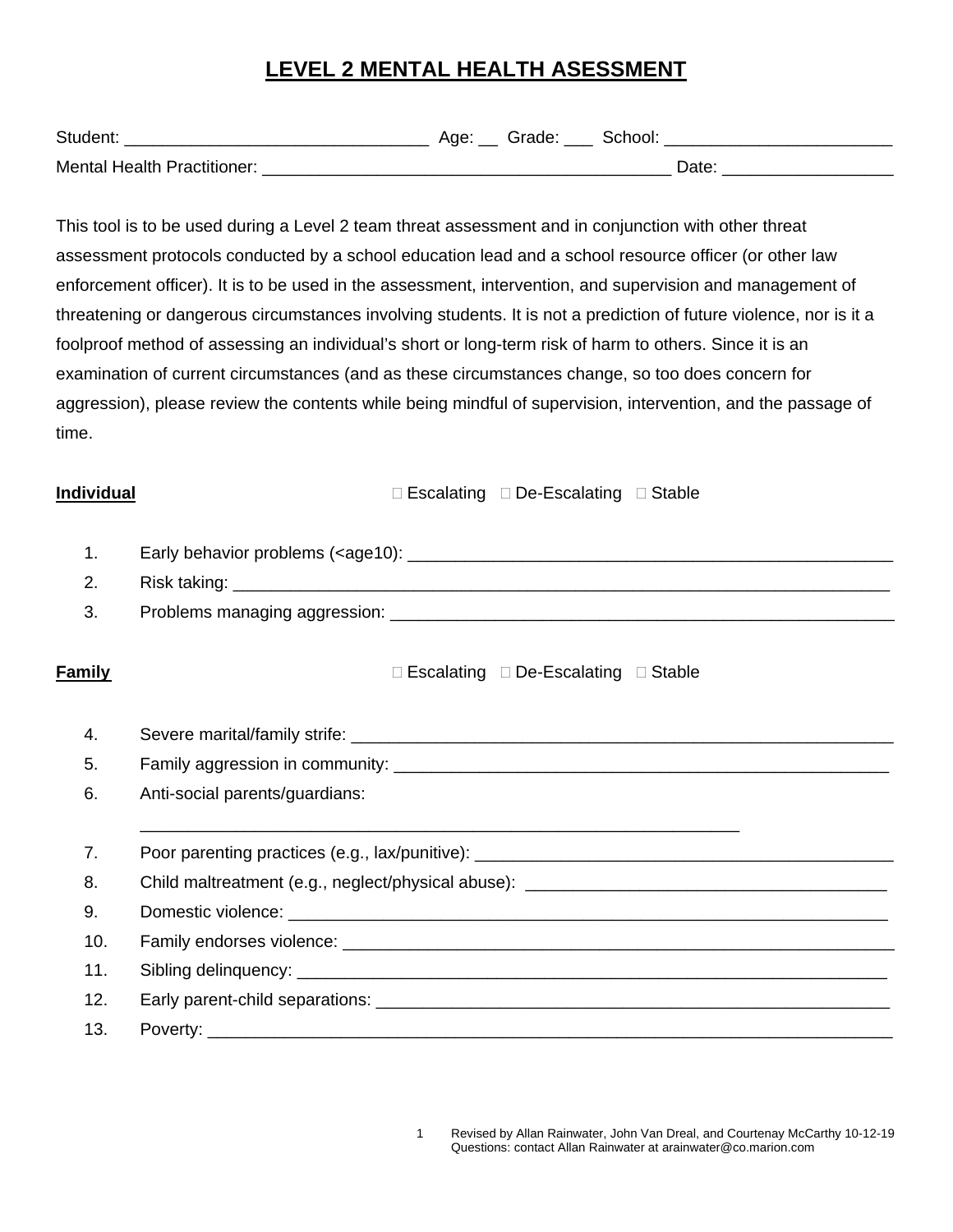| 14.                  |                              |                                                      |                                                                               |
|----------------------|------------------------------|------------------------------------------------------|-------------------------------------------------------------------------------|
| 15.                  |                              |                                                      |                                                                               |
| 16.                  |                              |                                                      |                                                                               |
| 17.                  |                              |                                                      |                                                                               |
| School               |                              | $\Box$ Escalating $\Box$ De-Escalating $\Box$ Stable |                                                                               |
| 18.                  |                              |                                                      |                                                                               |
| 19.                  |                              |                                                      |                                                                               |
| 20.                  |                              |                                                      |                                                                               |
| 21.                  |                              |                                                      |                                                                               |
| <b>Alcohol</b>       |                              | $\Box$ Escalating $\Box$ De-Escalating $\Box$ Stable |                                                                               |
| 22.                  |                              |                                                      |                                                                               |
| 23.                  |                              |                                                      |                                                                               |
| 24.                  |                              |                                                      |                                                                               |
| <b>Mental Health</b> |                              | $\Box$ Escalating $\Box$ De-Escalating $\Box$ Stable |                                                                               |
| 25.                  |                              |                                                      |                                                                               |
| 26.                  |                              |                                                      |                                                                               |
| 27.                  |                              |                                                      |                                                                               |
| 28.                  | Thought disorder: __________ |                                                      |                                                                               |
| 29.                  |                              |                                                      |                                                                               |
| Delinquency          |                              | $\Box$ Escalating $\Box$ De-Escalating $\Box$ Stable |                                                                               |
| 30.                  |                              |                                                      |                                                                               |
| 31.                  |                              |                                                      |                                                                               |
| 32.                  |                              |                                                      |                                                                               |
| 33.                  |                              |                                                      |                                                                               |
|                      |                              |                                                      |                                                                               |
| <u>Weapons</u>       |                              | $\Box$ Escalating $\Box$ De-Escalating $\Box$ Stable |                                                                               |
|                      |                              |                                                      | Boyieed by Allen Beinweter, John Ven Dreel, and Courtenoy McCortby 10, 12, 10 |

2 Revised by Allan Rainwater, John Van Dreal, and Courtenay McCarthy 10-12-19 Questions: contact Allan Rainwater at arainwater@co.marion.com